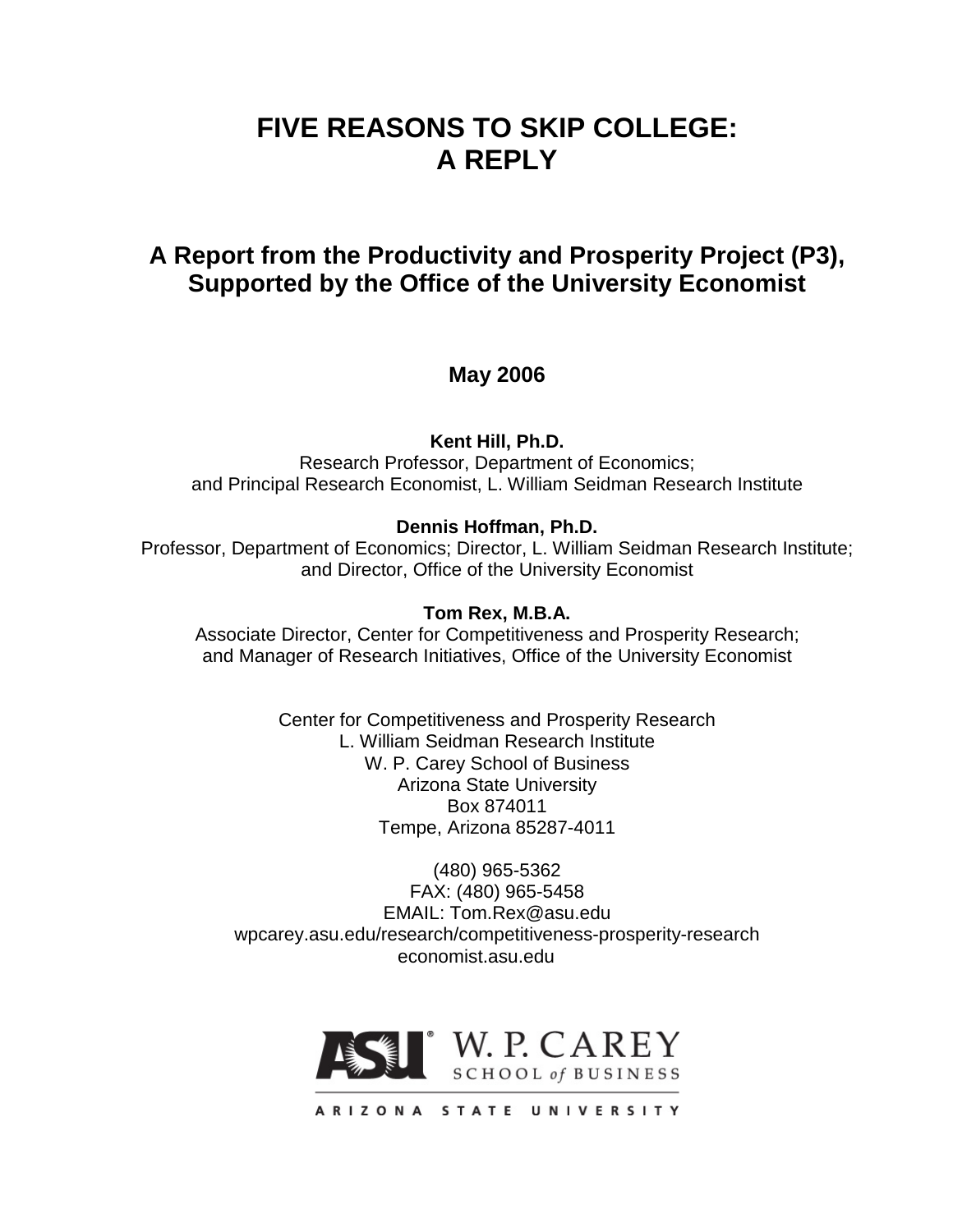Education decisions are among the most important choices people ever make. So we were surprised and disappointed to see an article so loosely reasoned and reckless in its conclusions as "Five Reasons to Skip College" published in Blank Slate at Forbes.com on 4/18/06. The article never provides a numerical assessment of the costs and benefits of going to college, uses statistics inappropriately and in a way that biases the conclusions against college, contains conceptual errors on how to evaluate the return on a college education, and greatly exaggerates the only substantive criticism of typical evaluations of the financial worth of a college degree.

We hope that readers are only amused and not for a moment persuaded by Reason #5 for skipping college—the one that reminds us that many financially successful people, including Bill Gates, never finished college. There are an order of magnitude more examples of successful CEOs, doctors, lawyers, engineers, etc. who could not possibly have achieved their level of financial success without a college education. When weighing the evidence on whether college pays, surely it makes more sense to look at information from a large sample of people who did and did not complete college and compare their earnings experiences. The prospective student does not want to play the lottery; he wants to know how to play the odds.

Data on earnings by educational attainment are collected each year by the U.S. Census Bureau in its Current Population Survey. Chart 1 shows results from the most recent survey on mean annual earnings of men who were fully employed in 2004, arranged by age group and for two levels of education: high school graduates and those with a bachelor's degree (but no further education). Because men are less likely to have career interruptions than women, data on male earnings at a given age provide a more reliable picture of the partial contribution of educational attainment to an individual's earnings.

The data for 2004 show the same unmistakable pattern that data in other years show—that college graduates enjoy a huge earnings premium over those who only complete high school. More detailed data from the decennial census on earnings by individual age show that this premium is present almost immediately upon graduation (in contrast to what the authors claim in the last sentence of Reason #1). Using data for 2004 and looking at a lifetime of earnings from ages 18 to 65, college graduates on average earn \$1.28 million, or 69 percent, more than high school graduates. Of course, the information in Chart 1 is for people of different generational cohorts. There is no guarantee that a presently young worker will experience the same earnings advantage later in life. But if trends over the last 25 years are any guide, these earnings differentials are more likely to increase than to decrease.

The Blank Slate article correctly points out that the earnings advantage enjoyed by college graduates represents only the gross benefits of a college education. To properly evaluate the return on a college investment, the benefits must be compared with the full costs of going to college. These costs include not only tuition, fees, etc., but the earnings foregone during the four years a person is attending college rather than working. This latter component of cost, which teachers of introductory college courses in economics commonly use to illustrate the idea of opportunity cost, is given as Reason #1 for skipping college. We do not object to pointing out this type of cost. What we do not like is that the cost is left hanging out there without any numerical perspective, allowing the reader to conclude that these opportunity costs may be large enough to make college a poor financial investment. It is easy to show, and we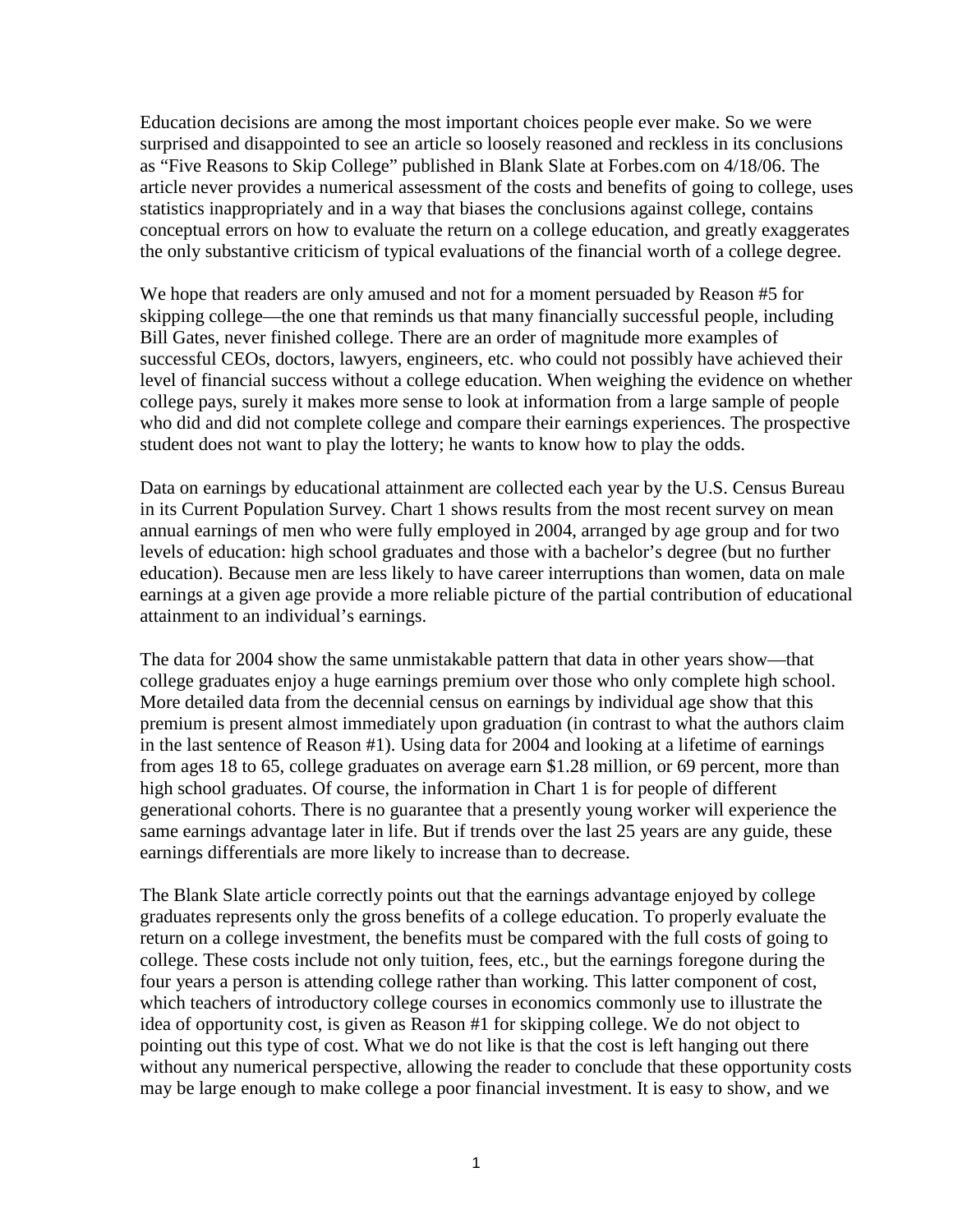

Source: U.S. Department of Commerce, Census Bureau, Current Population Survey.

will do so shortly, that the lifetime earnings advantage of college easily swamps this four-year opportunity cost.

Another significant and more obvious aspect of the cost of going to college is tuition which, as the authors point out, can run as high as \$160,000 for four years at an elite private college. What we object to here is the deceptive pairing of tuition costs for an elite school with data on average income earned by those who graduate from all U.S. colleges and universities, many of them much more affordable state universities. Since the only kind of earnings data that are widely available are for general college graduates, it is only fair to compare these earnings figures with average tuition expenses across all institutions of higher education.

Recent data from the National Center for Education Statistics show that average instructional expenses at all U.S. public and private research universities in 2003 were around \$15,000 per year. This places the average four-year cost of college at \$60,000, not \$160,000. It turns out that the earnings benefits from college are so great that college would be a good investment even at the much higher tuition figure. But this misuse of statistics leaves the reader generally suspicious about the objectivity with which the authors are writing their article.

What any article that speaks to the economic value of a college education must provide is a minimal, rudimentary numerical presentation of benefits and costs. This kind of analysis should include not only a full representation of costs, including the opportunity cost of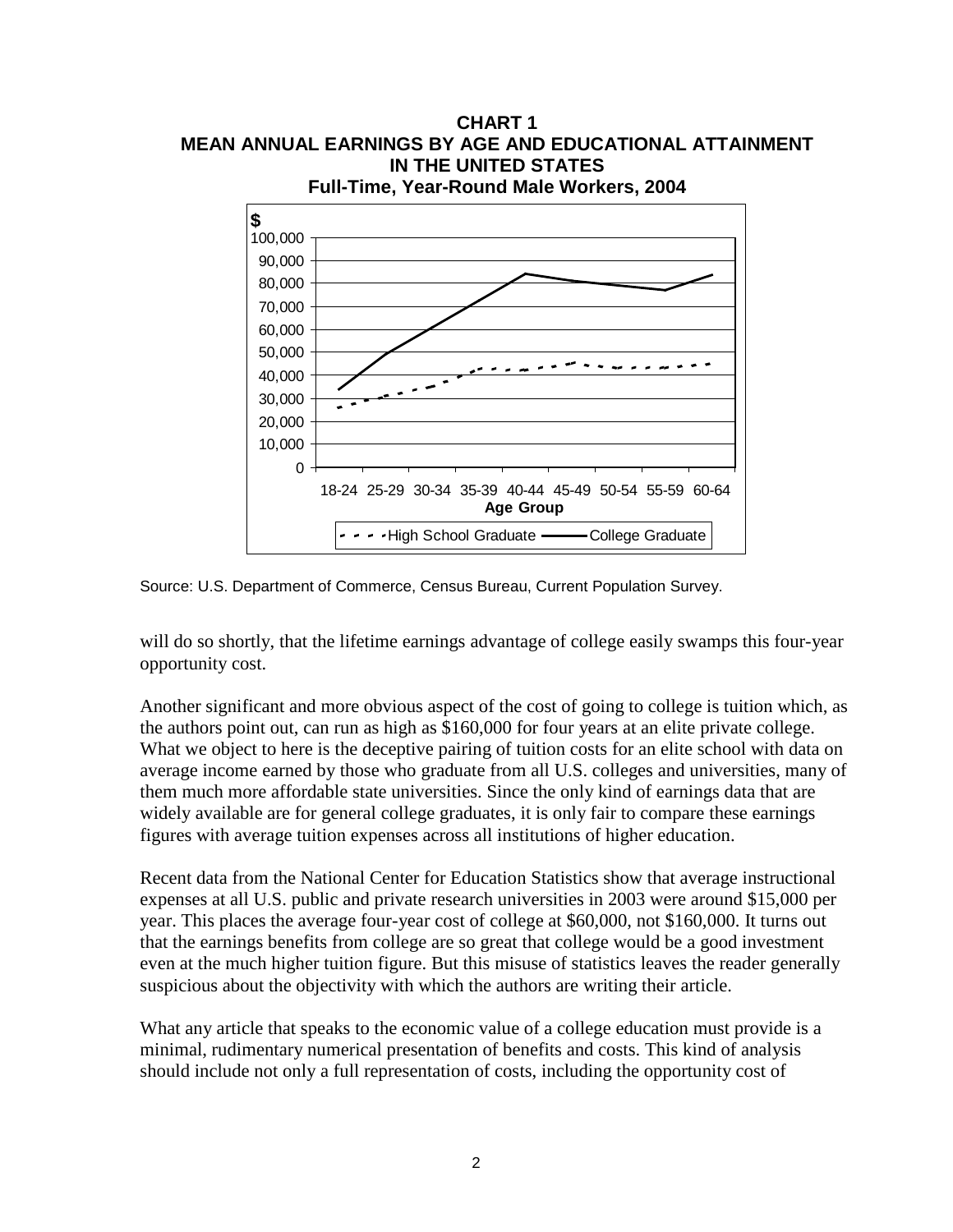attending college, but also a recognition of the time value of money. A basic presentation of this kind of analysis is provided in Table 1.

Using the 2004 earnings data from the Current Population Survey, the simple lifetime sum of the earnings advantage of the college graduate from age 22 to age 65 is approximately \$1.36 million. However, as every college business student knows, to make good investment decisions, these benefits must be discounted and expressed in present value terms. At a 4 percent real interest rate, the present value of the lifetime earnings differential is \$484,000. The simple sum of the four-year costs of going to college is \$135,000, with 56 percent of that being foregone earnings and the rest being instructional expenses. Since these costs are incurred shortly after age 18, their present value is not much different from their simple sum—about \$127,000.

So should a potential college graduate skip college? The answer is clearly "No!" The present value of the net benefit of a college education is over \$350,000. A student who could successfully complete college but for whatever reason chooses not to do so is effectively turning down a gift of \$350,000 to be given to him at age 18.

Another way of expressing the investment value of a college education is to calculate its "internal rate of return." This is the discount rate that would equalize the present value of benefits with the present value of costs. Using the same figures presented above, earning a college degree is seen to provide a real internal rate of return of nearly 12 percent. This means that if a student were to borrow the money to cover all of the costs of going to college and pay a real interest rate of 12 percent, he would have just enough in additional earnings over his lifetime to pay off the loan with interest. Actual borrowing rates are, of course, much less than this. So the student makes out on the deal.

#### **TABLE 1**

### **VALUE OF A BACHELOR'S DEGREE Based on Mean Earnings of Full-Time Year-Round Male Workers in the United States in 2004**

| <b>Costs (Ages 18 to 21):</b>                               |           |
|-------------------------------------------------------------|-----------|
| Tuition, Fees, Government Appropriations                    | \$60,000  |
| Foregone Earnings                                           | 75,200    |
| <b>Total Costs</b>                                          | 135,200   |
| Total Costs Discounted at 4 Percent Real Interest           | 127,400   |
| Benefits (Ages 22 to 65):                                   |           |
| Earnings with a High School Diploma                         | 1,764,900 |
| Earnings with a Four-Year Degree                            | 3,123,500 |
| Differential in Earnings                                    | 1,358,600 |
| Earnings Differential Discounted at 4 Percent Real Interest | 484,300   |
| Net Present Value of a Bachelor's Degree                    | 356,900   |
| Internal Rate of Return                                     | 11.9%     |

Source: W. P. Carey School of Business, Arizona State University, from the U.S. Department of Commerce, Census Bureau.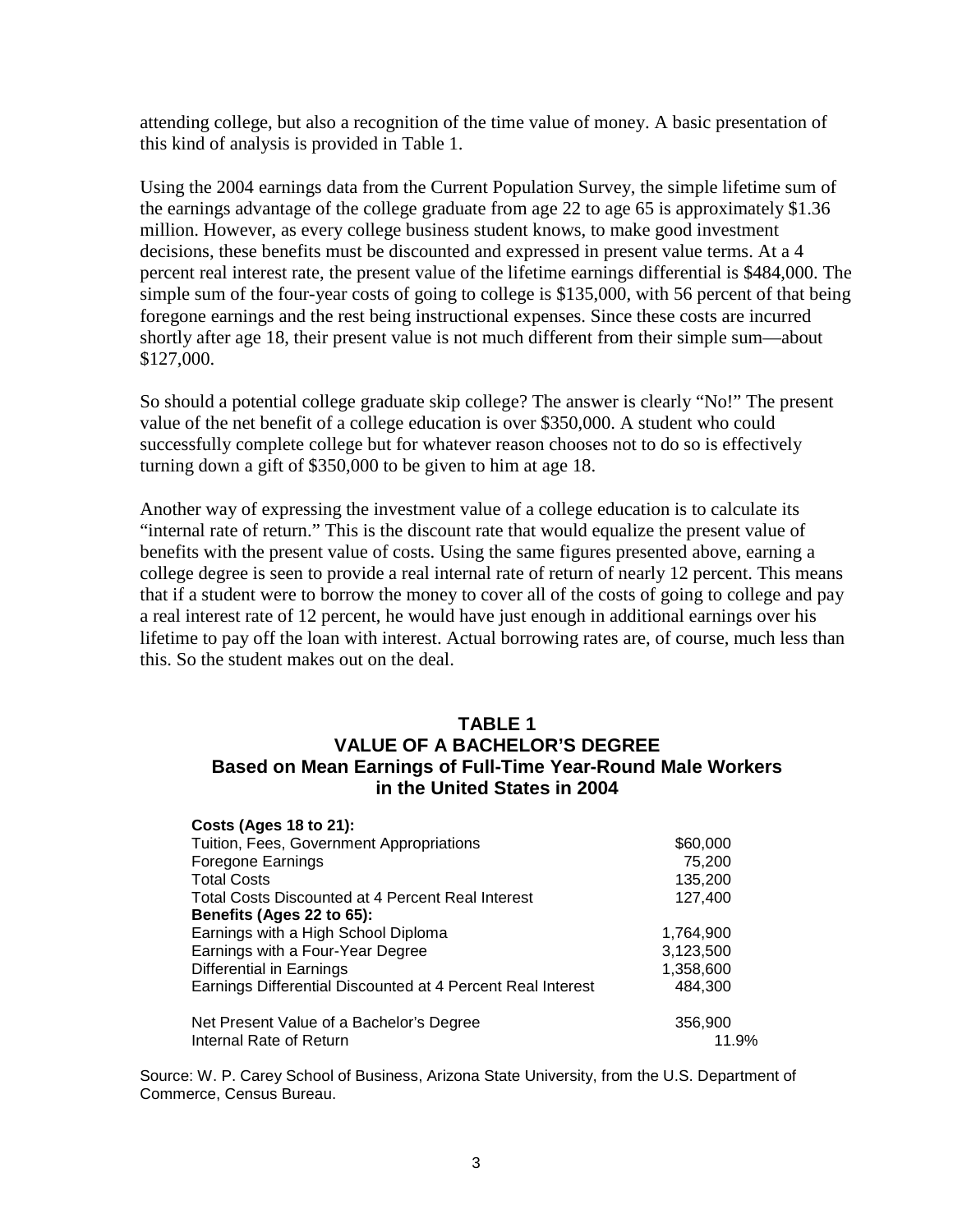The concept of internal rate of return allows the value of alternative kinds of investments to be directly compared. It is estimated that over the past 100 years, the average annual real return on stocks has been 7 percent. So an investment in a college education beats what is regarded as the best long-term financial investment—the stock market—and does so by a wide margin.

In Reason #3, the authors claim that to properly evaluate the financial worth of a college education, the student should consider what could have been earned if the tuition money again the high \$160,000 figure associated with a Harvard education—had been invested in financial markets. When investments are evaluated in present value terms, as we have done in Table 1, there is no need to include this interest. The tuition expenses are paid now and so have an equivalent present value. Reason #3 only serves to confuse the analysis, again in a direction that works against college.

It is possible to do the entire analysis from a future value perspective, expressing all costs and benefits in future value terms, i.e., what would the future value of tuition expenses be if they were invested at say 4 percent over a 45+ year period from the time the person is in college until the time he reaches age 65. Using our four-year instructional expense total of \$60,000, this would represent a tidy sum—about \$350,000. But what the authors fail to point out is that if one takes this approach to the evaluation, the earnings differentials should also be expressed in future value terms. In other words, the benefits of college should be measured in terms of what you would accumulate by age 65 if you invested each year's college earnings premium at 4 percent interest. This amounts to \$3.1 million!

The most serious challenge the authors make to conventional evaluations of the returns to a college education, such as the one we have given here, is that the earnings premium observed for college graduates is partly a reflection of the fact that people who are successful in school are often those with high innate abilities and that these abilities also help them to be successful in the job market. In the authors' words, it is "smart" people who are most likely to finish college. They go on to earn high incomes not because of what they learned in college, but because they are smart (see Reason #2). This is a well-known problem that labor economists refer to as the issue of "ability bias" when estimating the effects of education on earnings. But to acknowledge that ability bias may distort our perception of the contribution of education to earnings outcomes does not mean that a college curriculum provides no value added—that what seems like an enormous effect from Chart 1 is all a mirage. In a recent survey article titled "The Causal Effect of Education on Earnings," noted labor economist David Card concludes after reviewing 89 scholarly papers published over the last 30 years that the true average return on education is not much below the estimate suggested by simple education-earnings correlations.<sup>[1](#page-4-0)</sup>

We have no problem with the authors raising the issue of ability bias. But after citing the research and opinions of one dissenting economist, the authors try to plant the impression that innate smarts and not education are primarily responsible for financial success. This is completely at odds with the consensus view of labor economists. It borders on the absurd when the authors suggest that all people need is to be certified that they could have been admitted

<span id="page-4-0"></span><sup>&</sup>lt;sup>1</sup> D. Card, "The Causal Effect of Education on Earnings," in O. Ashenfelter and D. Card, Handbook of Labor Economics Vol. 3A, North-Holland, 2002.  $\overline{a}$